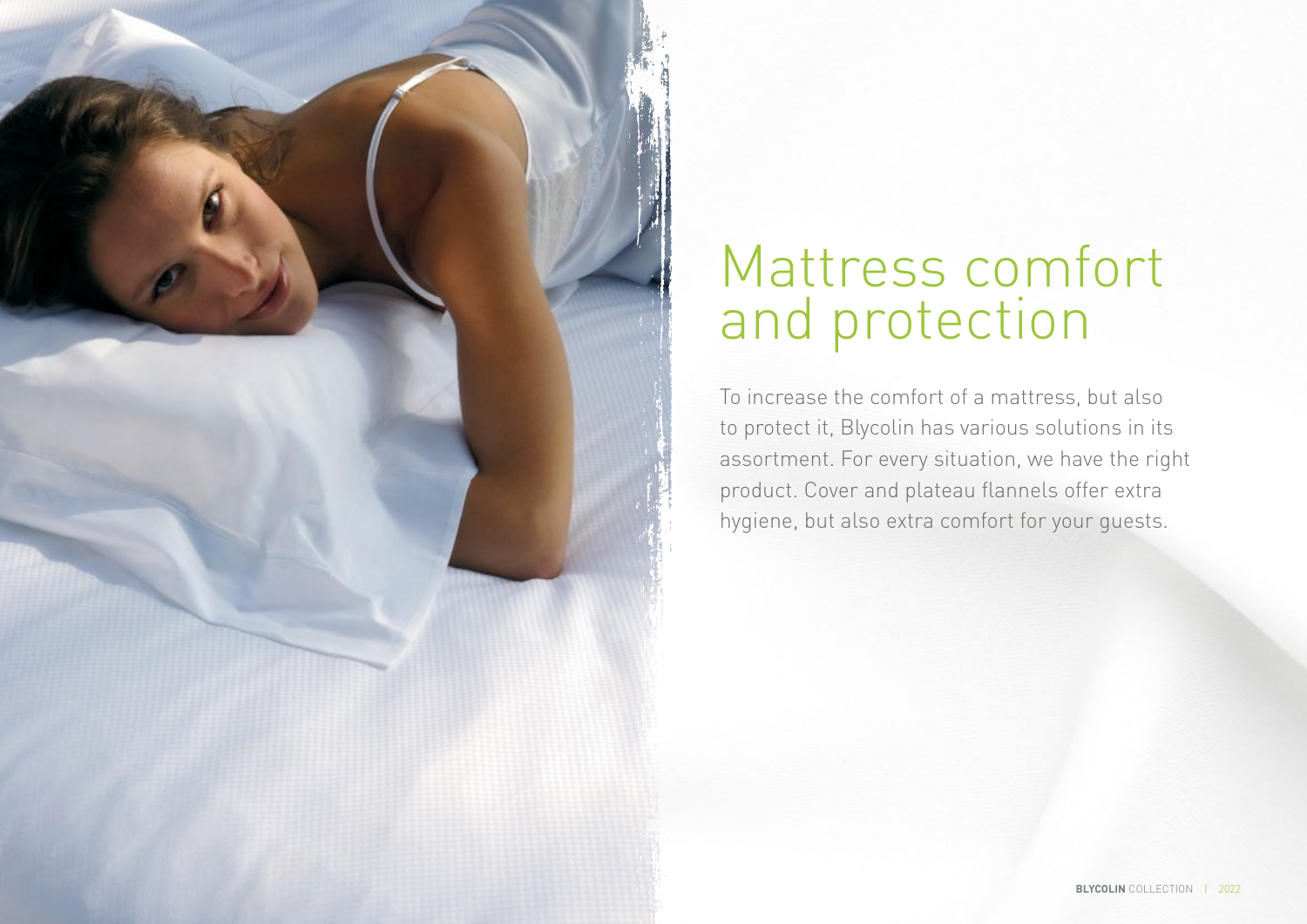

#### Cover flannel Cotton

The cover flannel Cotton is made of 100% cotton. Because of the 200 gr/m² plain weave, it is a strong mattress protector. The flannel can be washed at 95° Celsius and can be used for mattress heights ranging between 18 and 25 centimeters. Dry at low temperature.

| <b>Size</b> |
|-------------|
| $80/200$ cm |
| 90/200 cm   |
| $90/210$ cm |
| 100/200 cm  |
| 140/200 cm  |
| 140/210 cm  |
| 160/200 cm  |
| 160/210 cm  |
| 180/200 cm  |
| 180/210 cm  |
| 200/200 cm  |

The minimal order quantity is 10 pieces.

#### Cover flannel Care Plus

The cover flannel Care Plus is made of an extra thin supple fabric that consists of polyurethane/polyester (free of PVC), which makes the flannel anti-allergenic, flame-retardant and water-resistant and therefore offers optimal hygienic protection for your mattresses. This flannel is for mattress heights of 18 or 23 centimeters.

| <b>Size</b>  |
|--------------|
| 90/190 cm    |
| 90/200 cm    |
| 90/210 cm    |
| 100/200 cm   |
| 100/210 cm   |
| 140/200 cm   |
| 140/210 cm   |
| 160/200 cm   |
| 160/210 cm   |
| 180/200 cm   |
| 180/210 cm   |
| $200/200$ cm |
| 200/210 cm   |